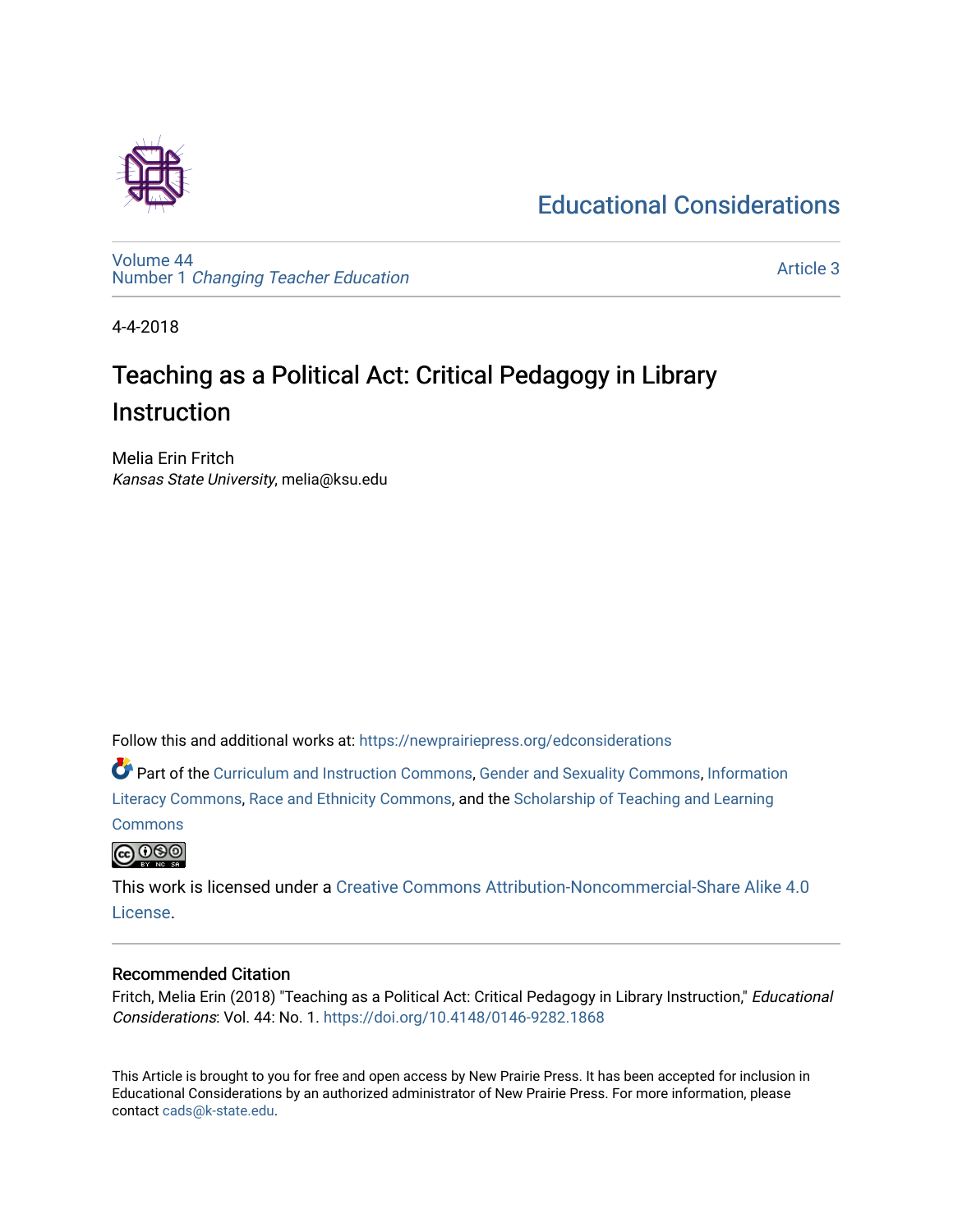## **Teaching as a Political Act: Critical Pedagogy in Library Instruction** *Melia Erin Fritch*

Establishing the theoretical framework and reviewing the literature to build a foundation for my engaged pedagogy perspective for library instruction encompasses a number of fields due to the multidisciplinary influence of critical feminist theory, critical race theory, engaged pedagogy, critical library pedagogy, and critical information literacy. Together these ideas create the context and lens to analyze library instruction and how using critical theories and pedagogy could potentially empower our students in evaluation of information and which could be transformed into lifelong learning. Though my framework seems at first to be built upon a number of different and separate (read: disjointed) theories, when examined closely, the common foundation of *critical* analysis is found and they easily merge into a strong base.

#### **Critical (Race) Feminist Theory, Engaged Pedagogy, and Power**

A general search for "critical feminist theory" within Google will result in approximately 32,000 results. It is not until halfway through the third page of results that a link to something other than a scholarly article, entry in reference book, or academic essay is found. That first non-scholarly result is an entry from a blog titled "Libraries need a feminist agenda…but which one?" discussing theory and the role of feminism within the field of librarianship. The next nonscholarly result is not found until page 4 where a man has listed critical feminist theory as an interest on his profile page for Plenty of Fish, an online dating site (POF Member o0o0o0o0o0o0o0o0o0o0o0o0o). Contrast this with the number of results (430,000) for "feminist theory" where non-scholarly sources are found on the first page and include an in-depth devoted Wikipedia page and a study.com entry for it that provides a definition and overview, videos, and a complete online (brief) course.

Why is this difference important? The difference of results reflects the lack of acceptance and discussion of critical feminist theory within mainstream culture or even its lack of broad acceptance within the academic community. As with critical race theory, of which critical feminist theory (leading to critical race feminism) is founded, the idea of examining society and our ideals in a critical manner, focusing on marginalization, oppression, and the need for change is not wholly incorporated into our philosophy nor even wanted by some (read: elite white men). This is partially due to what some might see as the radical nature of critical feminist theory. It moves beyond a general feminist theory that analyzes gender inequality (of white women) to one that focuses on criticizing not only the misogynistic view of women in society but also feminist theory itself with its inadequate analysis of women of color, lack of action, and limited push for action. Following the tenets of critical race theory, critical feminist theory ensures ideas such as intersectionality—the ways that racism, sexism, heterosexism, classism, etc. "interact to shape the multiple dimensions" (Crenshaw 1991, 1244) of women—are an integral part of analysis. Critical feminist theory incorporates other aspects and tenets of critical race theory, the method of counterstorytelling for example. The practice of speaking back to the oppressive ideology that prevails in our society through storytelling of real lived experiences empowers those in society who are marginalized and frequently silenced. This tool of critical race theory is, as Delgado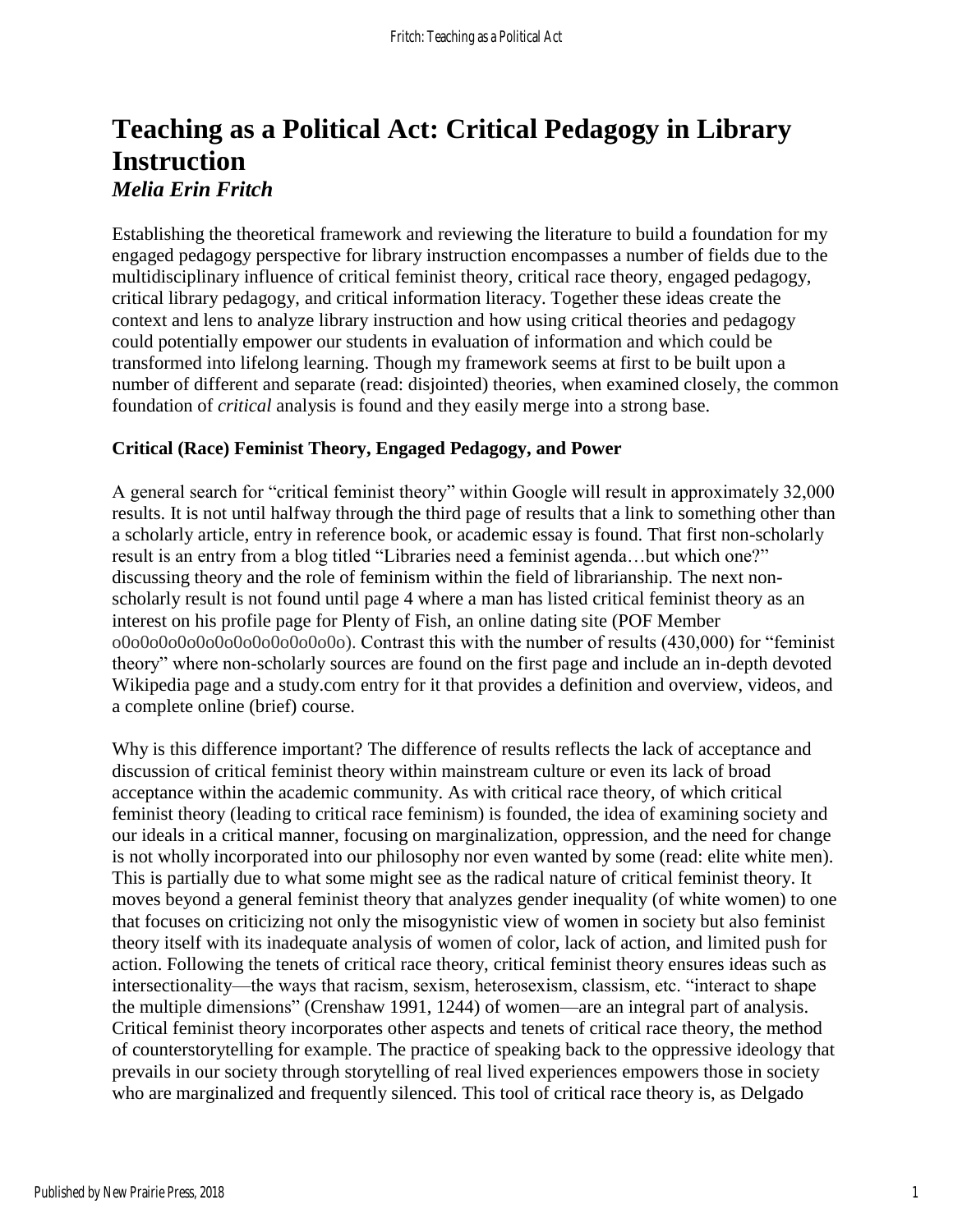explains, not used by accident and "oppressed groups have known instinctively that stories are an essential tool to their own survival and liberation" (Delgado 1989, 2436). Including these tenets of critical race theory into its own philosophy and analysis marks critical feminist theory in the same revisionist manner.

Critical feminist theory, specifically critical race feminism, is a focused branch of critical race theory—therefore having its beginnings in the field of legal scholarship. However, critical race feminism is just as needed and powerful within other fields; it has been utilized at times in the social sciences. One field where it is vital for its inclusion is education. Within education it can be used to analyze the curriculum, instruction, assessment, school funding, reform, and gatekeeping (Berry 2009; Childers-McKee & Hytten 2015; Ladson-Billings 1998). Most importantly, using critical race feminist theory for educational equity will "expose racism in education and propose radical solutions for addressing it" (Ladson-Billings 1998, 22).

Foundational reading and theory in engaged pedagogy and critical (race) feminist theory, merged with readings and theory of critical library pedagogy and critical information literacy, compose the combination that forms the theoretical framework for my engaged library pedagogy. The framework highlights how critical feminist theory informs the engaged pedagogical framework used within my specific focus on education within library instruction programs. Critical feminist theory encompasses an array of specific critical theories and different scholars and theorists. When connected to research, this combination forms a feminist standpoint that ensures that scholars are incorporating critical feminist ideals rather than simply adding them onto traditional methods and theories. In her discussion of standpoint feminism, Lorber explicates this principle:

[I]t is not enough, however, to just add more women to research teams or even to have them lead a team—these women have to have a feminist viewpoint. They have to be critical of mainstream concepts that justify established lines of power, and they should recognize 'facts' can reflect stereotypical values and beliefs about women and men. (Lorber 2009, 131)

#### **Power in the Classroom**

A critical analysis of how power exists in the classroom must be built upon the works of Paulo Freire and bell hooks. In her writings, hooks gives credit to Paulo Freire for providing avenues to examine her own thoughts about education and in some ways, give additional power and validity to her ideas (hooks 2010). Freire's thoughts and experiences in *Pedagogy of the Oppressed* laid groundwork for her to enact and transform (Freire 2000). The combination and connection between Freire and hooks show a clear call-to-action for an education reform based on a theoretical feminist engaged pedagogy. The importance of including students in their own learning—and in the teacher's learning as well—is a critical part of engaged feminist pedagogy. Without their inclusion, the students become passive recipients of "knowledge" forced upon them. In the traditional way of teaching, the teachers in the classroom have all the power as they are the ones with the information and knowledge and, therefore, the most important (read: powerful) person in the room as well. Both hooks and Freire repeatedly discuss this dynamic of power in the traditional classroom. Without engaged feminist pedagogy, the students are as Freire explains, merely "objects" and are to "comply" and "adapt" to their teachers' demands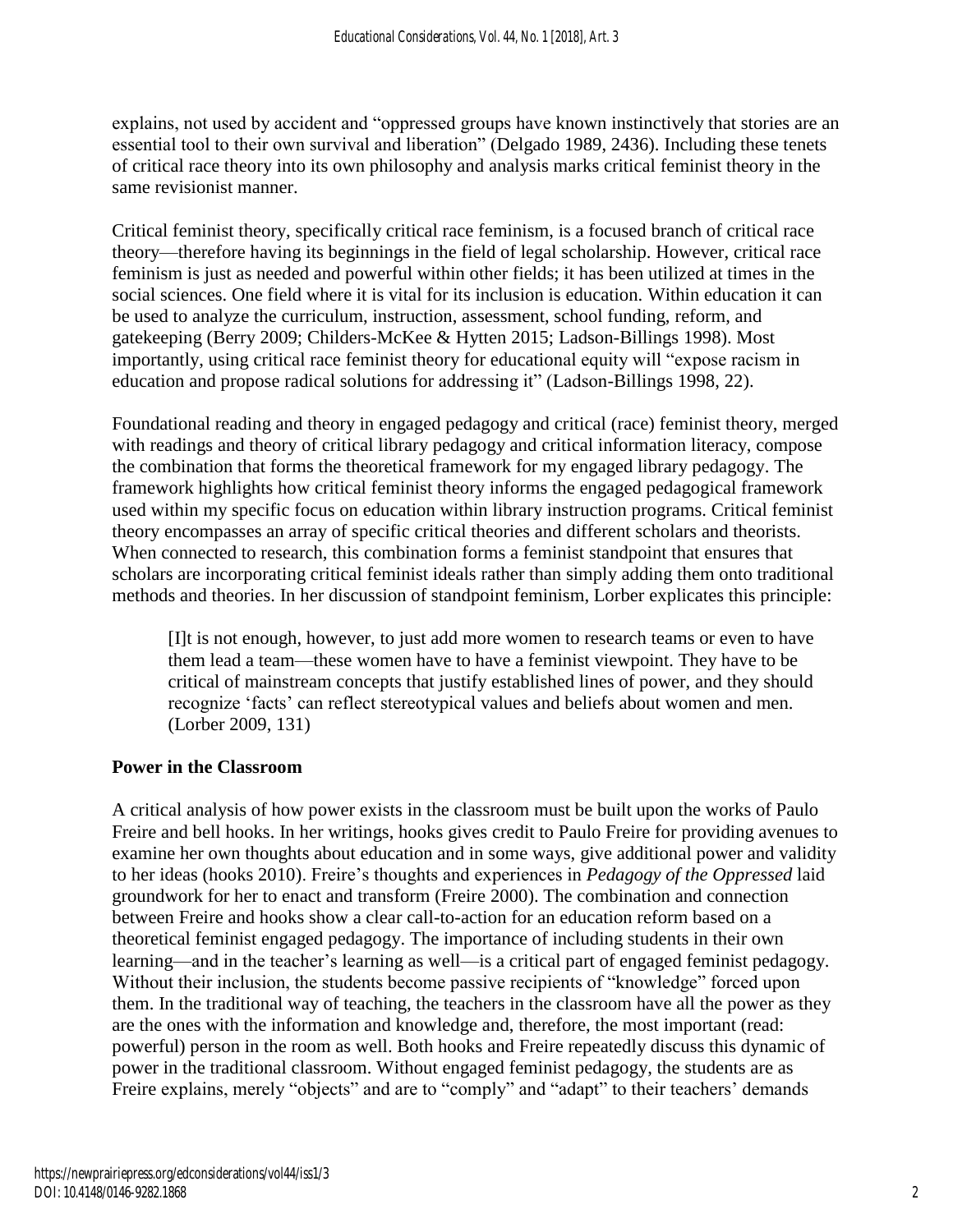(73). There is no room in the classroom for the students to experience their own education, to be active participants in their own learning experience. The students are forced to be "schooled" and to only receive knowledge from the expert in the room, without any questioning or exploration of ideas and without any true growth of the students' minds.

An important question to answer in order to successfully incorporate a theoretical framework of feminist engaged pedagogy theory into the classroom is, if traditional teaching is about power of the teacher, then what is engaged pedagogy? In order to answer that question, the first step is to define power and what it really is in the classroom. There is no way to eliminate the fact that teachers are the people at the end of the day who record the grades for students. Even library instructors are seen within this perspective by students in the classroom. Those aspects alone give teachers the power. However, power does not have to be just about a grade at the end of the year. Power can instead be about empowered students and rather than a hierarchal relationship between student and teacher, there can be a mutual learning relationship. In *Teaching to Transgress,* hooks explains this relationship as an empowerment for both teacher and student. She states, "Engaged pedagogy does not seek to simply empower students. Any classroom that employs a holistic model of learning will also be a place where teachers grow, and are empowered by the process" (hooks 1994, 21). hooks and Freire advocate to teachers to share the power and use an engaged pedagogy—a model where the teacher is side-by-side with the student rather than a benevolent giver of knowledge (hooks 1994; Freire 2000). Using a feminist engaged pedagogy in the classroom means that instead "of the teacher serving as the ultimate authority on all knowledge and information, knowledge is collaboratively discussed and created by the students and the teacher together. The students are not passive vessels waiting to be filled by the teacher's wisdom" (Accardi 2013, 25). If the teacher does not choose to deny that traditional ideal of power and knowledge in the classroom, then he/she will be unable to see the students' needs fully and foster their understanding and participation in the classroom.

The idea of denying traditional ideals of power and giving it or sharing it with the students seems difficult to comprehend to some and a challenge to others (hooks 1994, 31). Additional theoriststurned-practitioners Rogers and Freiberg examine the challenge of power and trust in the classroom when using a person-centered learning model (an engaged pedagogy in itself). They state that the teacher "who considers using such as an approach must face up to the fearful aspects of sharing power and control. Who knows whether students or teachers can be trusted, whether a process can be trusted? One can only take the risk, and risk is frightening" (Rogers and Freiberg 1994, 214). Teachers using a traditional model where they are fully in control, and are leery of the idea of giving too much power to students, struggle with the idea of empowering students. Traditional methods of teaching do not put focus on student participation nor valuing student voices. The process of praxis in the classroom is most clearly achieved through authentic student participation. Freire explains the challenge of giving up freedom and authority as they "cannot be isolated, but must be considered in relationship to one another. Authentic authority is not affirmed as such by mere transfer of power, but through delegation or in sympathetic adherence" (Freire 2000, 179). Authenticity and delegation/sharing of authority in the classroom comes with respect for voice (both the students' and the teacher's) and active dialogue between people in class. In this way, the power in the classroom is shared.

#### **Engaged Pedagogy vs. Traditional Teaching**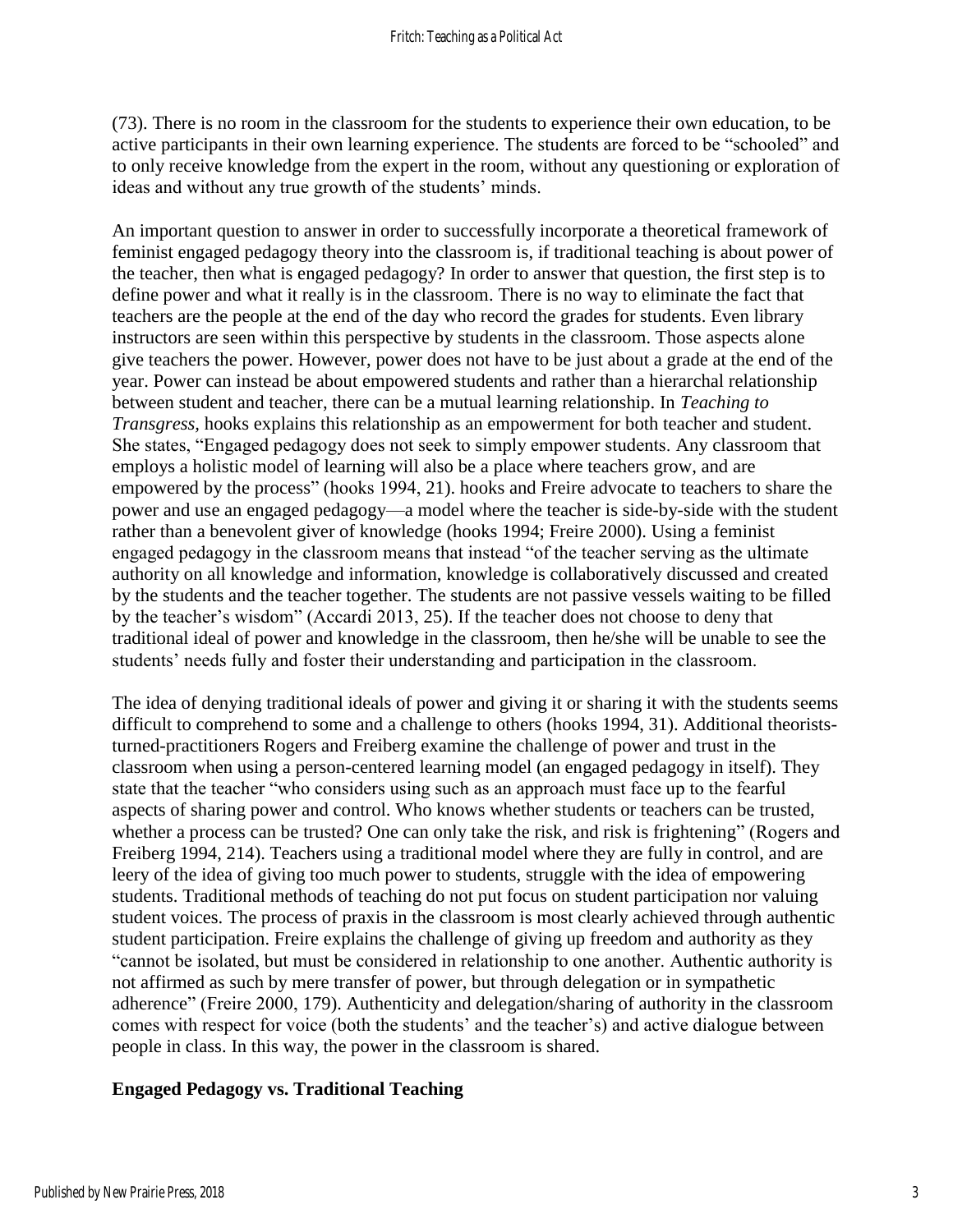In order to ensure that true critical feminist ideals are not being swallowed by patriarchy and diluted into mainstream "easier to digest" ideas, hooks urges scholars to critique and examine educational philosophy—and this includes critiquing other feminist scholars. Critiquing other theorists, even those in the same discipline is an important part of critically analyzing scholarship and theory. hooks questions feminist theorists for their lack of teaching feminist practice and theory "directed toward helping individuals integrate feminist thinking and practice into daily life" (hooks 1994, 70). The point here is that with any critical theory or pedagogy or philosophy, there is often a lack of discussion on *how* people can put these ideas into practice. With writings on engaged pedagogy, the same is often not true. Using critical feminist engaged pedagogy and following scholars such as hooks, Rogers and Freiberg, or Ladson-Billings to learn how to put these ideas into action in the classroom is a vital part of the process. The distinction between traditional teaching and engaged pedagogy that is built around the critical feminist ideals, which hooks advocates for, is one of the most important concepts in both educational theory and the field of librarianship.

Engaged pedagogy is the strongest educational theory *and practice* to foster students' successful education. By using a critical feminist engaged pedagogy, teachers are engaging themselves and students, as active participants in learning. As active participants in their own learning, students are enhancing their own critical thinking skills. In the discussion of how we can teach within a critical lens, Berry tells of her own education journey and her move to use both engaged pedagogy and critical race feminism in her classroom. She focuses on teachers moving to a place of resistance rather than the "safe" place of lecture, changing the power relationship between teacher and student through revealment in the classroom, intersectionality of identities, and seeing the complexities in ourselves and in others. As part of her use of critical race feminism, she highlights these ideas through counterstorytelling, exemplifying her statement that "engaged pedagogy from a critical race feminist perspective is, in fact, a counterstory" itself (Berry 2010, 25). The combination of ensuring intersectionality is included within the content of each academic discipline and what we are teaching our students to teach is an important aspect of critical feminist theory; it also is a method and a vital part of the fight against traditional, racist, and patriarchal ideals in education.

Critical feminist pedagogy then becomes the foundation for instruction—including library instruction—that promotes students to actively engage these skills in their lifelong learning. Accardi summarizes the goal of a critical feminist pedagogy in library instruction:

[T]his is what makes feminist pedagogy different from learner-centered teaching: critical thinkers become critical actors and critical actors take the knowledge they have learned in the feminist classroom and translate it into everyday life and society and culture. They are aware of forms of oppression and act to end them . . . . they ask critical questions about where information comes from, about who decides what is knowledge and truth. (Accardi 2013, 57-58)

Incorporating engagement of research into the empowerment of students in the classroom, Ladenson describes feminist pedagogy as "an educational philosophy that offers a fresh and stimulating approach for motivating students and encouraging them to actively engage in the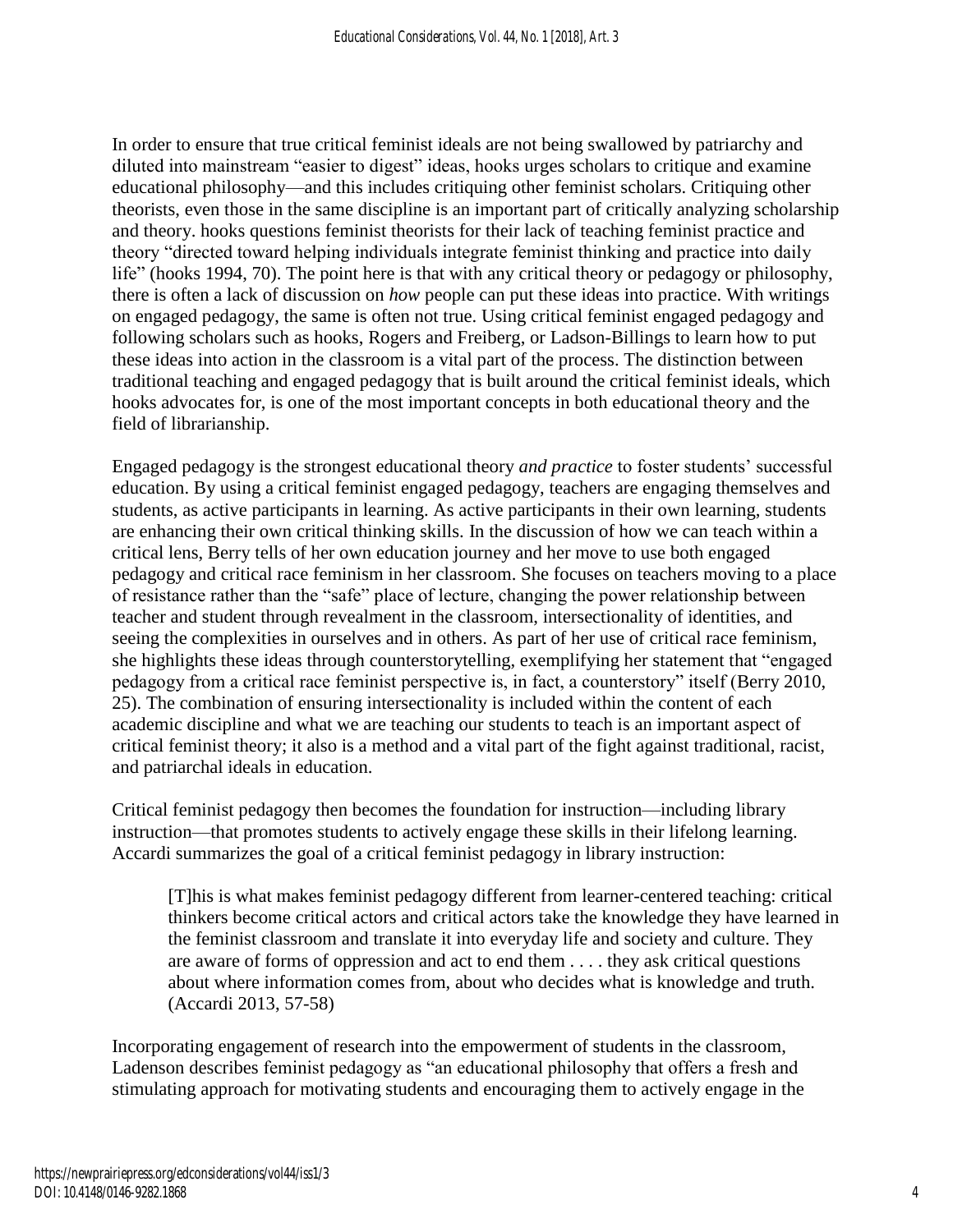research process" (Ladenson 2010, 105). This praxis in the instruction classroom is what will enhance students' learning experience, their critical thinking skills, and empowerment in their own learning.

Teaching with an engaged pedagogical framework can be time-consuming and challenging, but also a progressive and holistic teaching approach that has positively impacted the education system and more importantly, students. hooks encourages educators to remember that "the classroom remains the most radical space of possibility in the academy" and the need to meet this challenge directly (hooks 1994, 12). Both credit-bearing course faculty, and library faculty, who understand the effect of this shift from traditional teaching pedagogy to critical pedagogical style will be able to study fully how students learn and enhance their critical thinking skills. Library instruction students who learn critical thinking and information literacy skills through an engaged and feminist pedagogical learning style will see those skills as an important part of lifelong learning and feel empowered to know that they are prepared to handle evaluation of their information needs. Engaged pedagogy in general, and even more so feminist engaged pedagogy, affect both students and teachers in their learning environments in a way to create a positive impact on society and on students' lives.

Within the field of librarianship, literature discussing teaching methods and pedagogy, much less critical pedagogy, has primarily been published only within the last few decades. For many years, librarians considered themselves more of a support resource or presenters rather than instructors. Librarians would show students or patrons different resources patrons could or should use. Then, librarians would be finished until they might help the patrons at the reference desk later in the semester. This is largely connected to the "concept of information literacy in the context of librarianship has been around since the 1970s. . . . but the idea of librarians teaching it rather than presenting it only since the 1980s" (Accardi 2013, 26). Librarians discussing and considering pedagogy at all is quite a recent development in the field. Literature that includes discussion of a critical pedagogy, such as feminist pedagogy, is even more recent. In fact, Accardi explains in the introduction to her book that one of her goals in her work is "to identify and fill a gap in the literature. To date, there is no book-length work or periodical article exploring the connections between library instruction and feminist pedagogy" (5). She summarizes two authors who in the last ten years published about integrating feminist teaching strategies in the library instruction classroom and integrating gender *and* information:

Landenson describes methods of using feminist active and collaborative learning techniques to enhance and transform the library instruction classroom from a passive, lecture-based environment into an active, engaged, dynamic experience. Thus, bringing feminist pedagogy into the library instruction classroom promises to provide new ideas and directions for library instruction theory and practice. (Accardi 2013, 28)

The work being published in the field of librarianship regarding pedagogy, critical pedagogy, or even an engaged pedagogy is just beginning. Within the last decade, a theories and methods of critical library pedagogy book and a two-volume handbook including essays discussing critical library pedagogy have been published and include an array of topics—three chapters of which are included in this literature review (see Accardi, Drabinski, and Kumbier 2010; Pagowsky and McElroy 2016).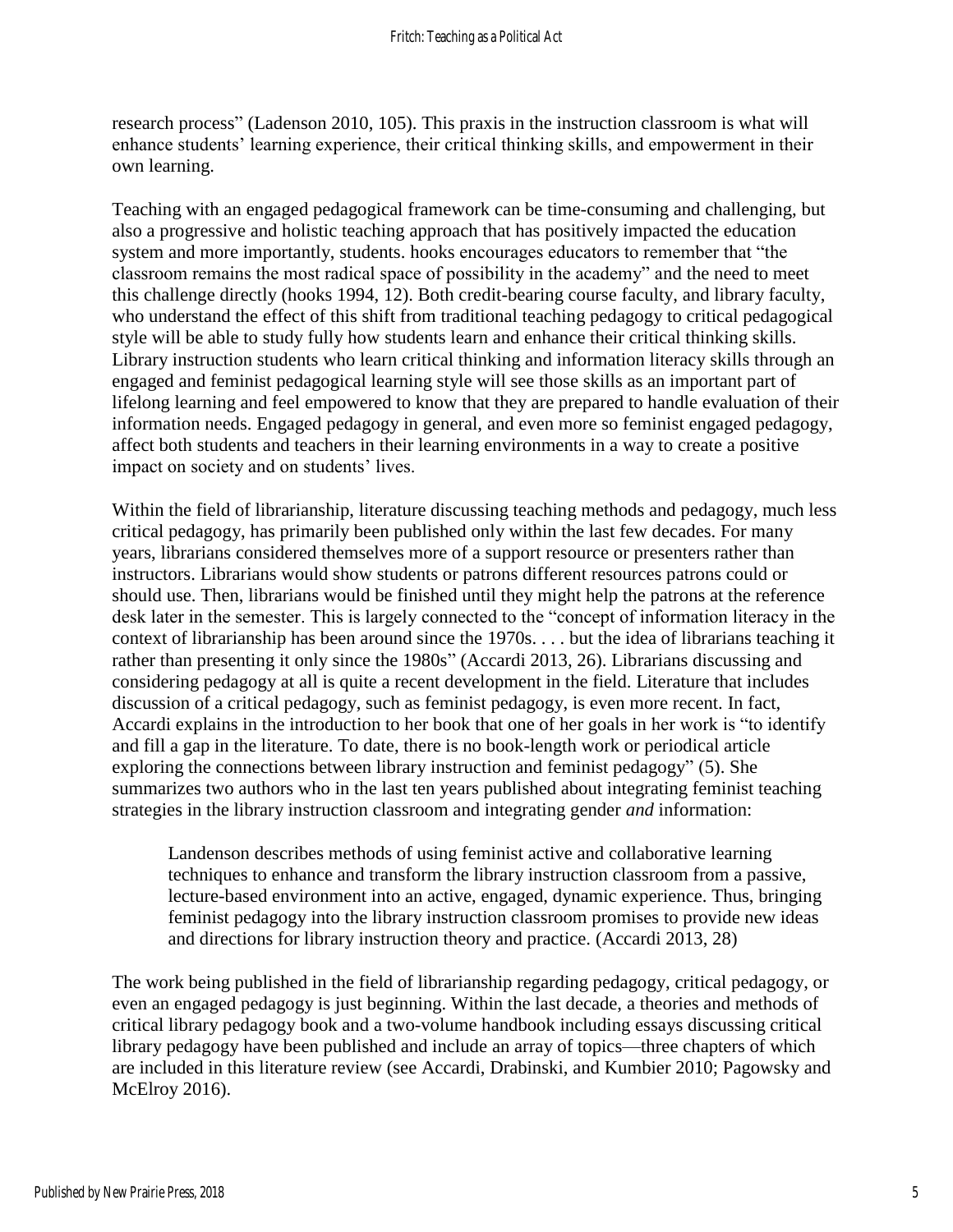## **Engaged Critical Pedagogy in Library Instruction**

In order to have an understanding of the change in library instruction, it is important to explain the different types of said instruction. For years, the traditional model of library instruction was called Bibliographic Instruction (BI) that "emphasize[s] a patriarchal paradigm, which involves the librarian dominating the classroom by lecturing to students about a plethora of information sources and search strategies" (Ladenson 2010, 105). In recent years, there has been a shift to information literacy instruction, a more active-learning based style of teaching. As not all readers are familiar with the different styles, it is important that a solid explanation be given. Although admittedly a long-quoted section, I include below Accardi's description and analysis of the differences between the two styles:

I characterize bibliographic instruction (BI) as a more passive, tools-based approach that focuses on how to use a particular library resource without paying much attention to critical thinking or transferable skills. A BI session might take place in a non-networked classroom, with the instructor at the only computer, pointing and clicking through the library catalog or article database. Or the librarian instructor might roll in a cart full of print reference books to hold aloft and page through in front of the class. In an information literacy classroom, active learning is encouraged, and learning takes place in a networked classroom where each student has a computer. Rather than relying heavily on passive demonstration, which is more typical of BI, an information literacy instruction session provides space for students to learn in a collaborative, hands-on manner. And rather than focusing on how to use a particular tool, the focus is on critical thinking skills and how they can be deployed across any library platform, no matter what the interface. (Accardi 2013, 58-59)

The shift to information literacy instruction is first of all, not widespread throughout all universities (Ragains 2013, 24). Many librarians are still teaching BI sessions due to the requests from faculty not changing: faculty still want the standard one-shot library session where the librarian is only given one chance to work with the students (13). Second, information literacy instruction does not automatically guarantee an engaged pedagogical style or one that is taught through a critical feminist lens. These aspects are the next level librarians need to strive for and these aspects are also the most difficult for librarians to incorporate into their teaching.

Connected to the struggle of incorporating a feminist lens into a one-shot library instruction session is a challenge that all engaged pedagogical teachers face in the classroom: the students only want to learn in the traditional lecture teaching style. Accardi concedes that at times, it does seem like it would be easier to use the BI model and not create a dynamic classroom where the students may feel forced into student participation; however, as she explains, "just because it is easier does not mean that it is the most effective technique for producing and facilitating student learning" (Accardi 2013, 48). Teaching with an engaged critical feminist pedagogy is challenging but librarians need to be dedicated to confronting those challenges and focus on the successful engaged instruction sessions.

Librarians are beginning to write more and discuss with each other specific models and methods to incorporate engaged active learning in library classrooms. In fact, the recently published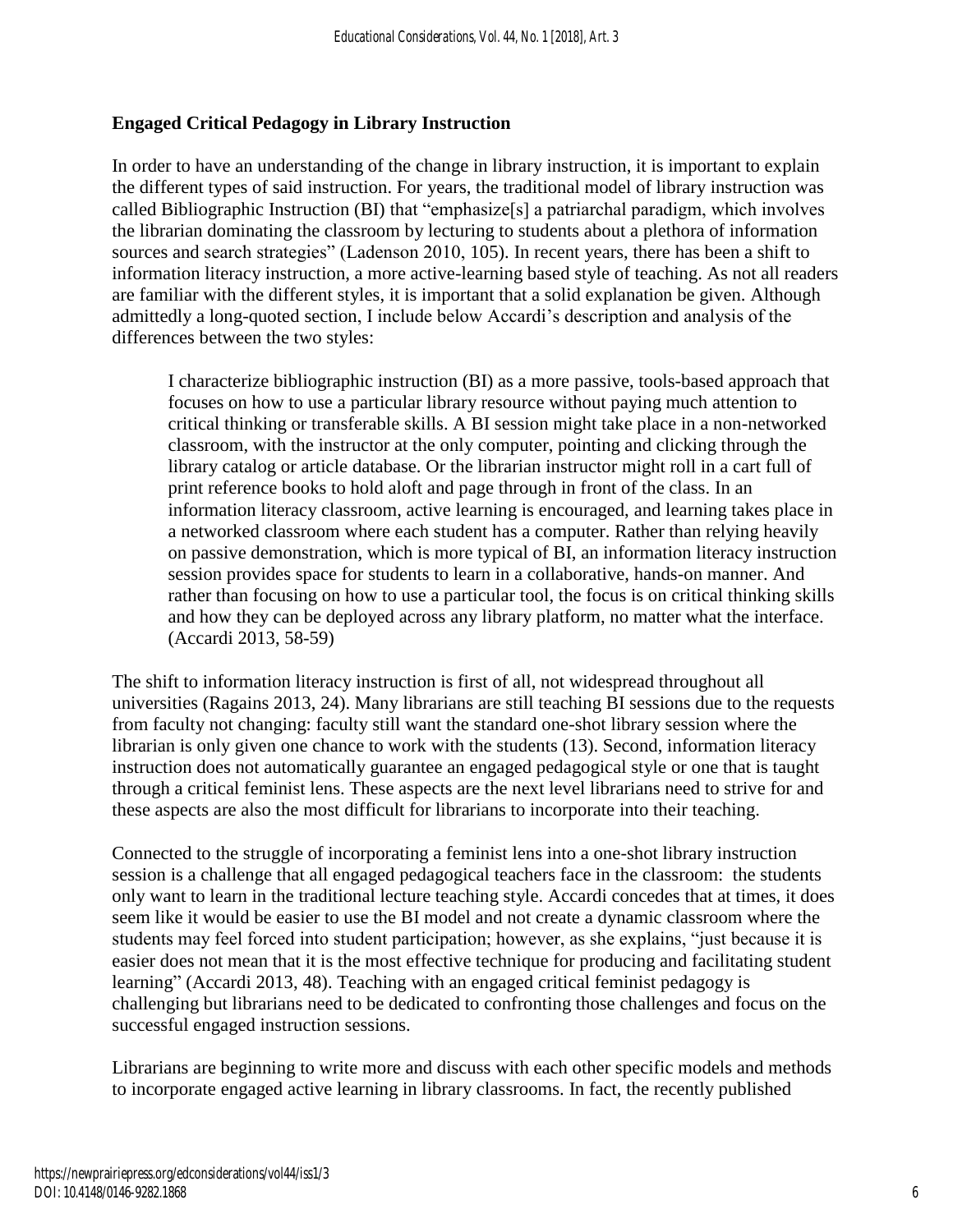*Critical Library Pedagogy* two-volume handbook includes both theoretical chapters, workbook activities, and lesson plans for librarians to use in their own classrooms that the authors have successfully (or not, in some cases) implemented into their own classes (Pagowski and McElroy 2016). Building upon Freire's own popular education idea of analyzing one's situation and then acting to create social conditions, Garcia describes a four-step popular education process that engages student participation and can be implemented into library instruction (Garcia 2016, 96). The process includes finding an issue, analyzing it, acting upon potential solutions, and then reflecting upon the action taken. These four steps would be too time-consuming and intensive for librarians' typical one-shot library sessions where they are with the students for only a brief time. However, it is possible to include this engaged style of teaching by using the first two steps, identifying and analyzing an issue, as part of an activity where students discover research topics and search terms. Garcia explains:

The focus on identifying and analyzing an issue can lay the groundwork for the student's engagement with taking action and reflection on actions taken. Acting on potential solutions and reflecting on actions taken would involve multiple sessions. Again, this highlights the limitations of incorporating popular education concepts in a one-shot library instruction session. (97)

For further ideas and creation of outcomes to build an instruction session based on feminist pedagogy, Accardi includes in her book a table that cross lists specific feminist teaching strategies with specific feminist instruction librarian teaching strategies. For example, she converts the feminist teacher strategy "emphasizes hands-on or interactive learning, field trips, service or community learning" into the feminist instruction librarian strategy "employs handson learning activities that require students to engage with library research tools" (Accardi 2013, 50). These strategies were published by Accardi only within the last three years so at this point, librarians are using and practicing them currently but not yet publishing on their success in the classroom.

#### **Critical Thinking Skills, Information Literacy, and Lifelong Learning**

The connection between critical thinking skills and lifelong learning is a strong ideal taught by information literacy instruction librarians. Teaching critical information literacy is teaching lifelong learning and critical thinking. However, the importance of critical thinking skills is even stronger for those teaching critical information literacy skills through a feminist lens. Using a feminist pedagogical style teaches students how to be lifelong critical thinkers and learners—this can be challenging when in order to teach how to critically evaluate information, librarians must first teach students to think in a more dynamic way than they may have in the past. Galoozis and Pinto describe the challenge as "from a critical information literacy perspective, in order for students to engage with ambiguity when seeking and evaluating information, they first need to see themselves as more than passive consumers and their education as more than a form of currency" (Galoozis and Pinto 2016, 165). They additionally explain that critical information literacy situates "students as critical thinkers, guided to learning not with modules of marketable skills, but through self-directed inquiry and developing a tolerance for ambiguity" (161). Teaching students critical information literacy skills leads to students becoming critical thinkers and lifelong learners. If librarian instructors are able to work past the challenges, the impact of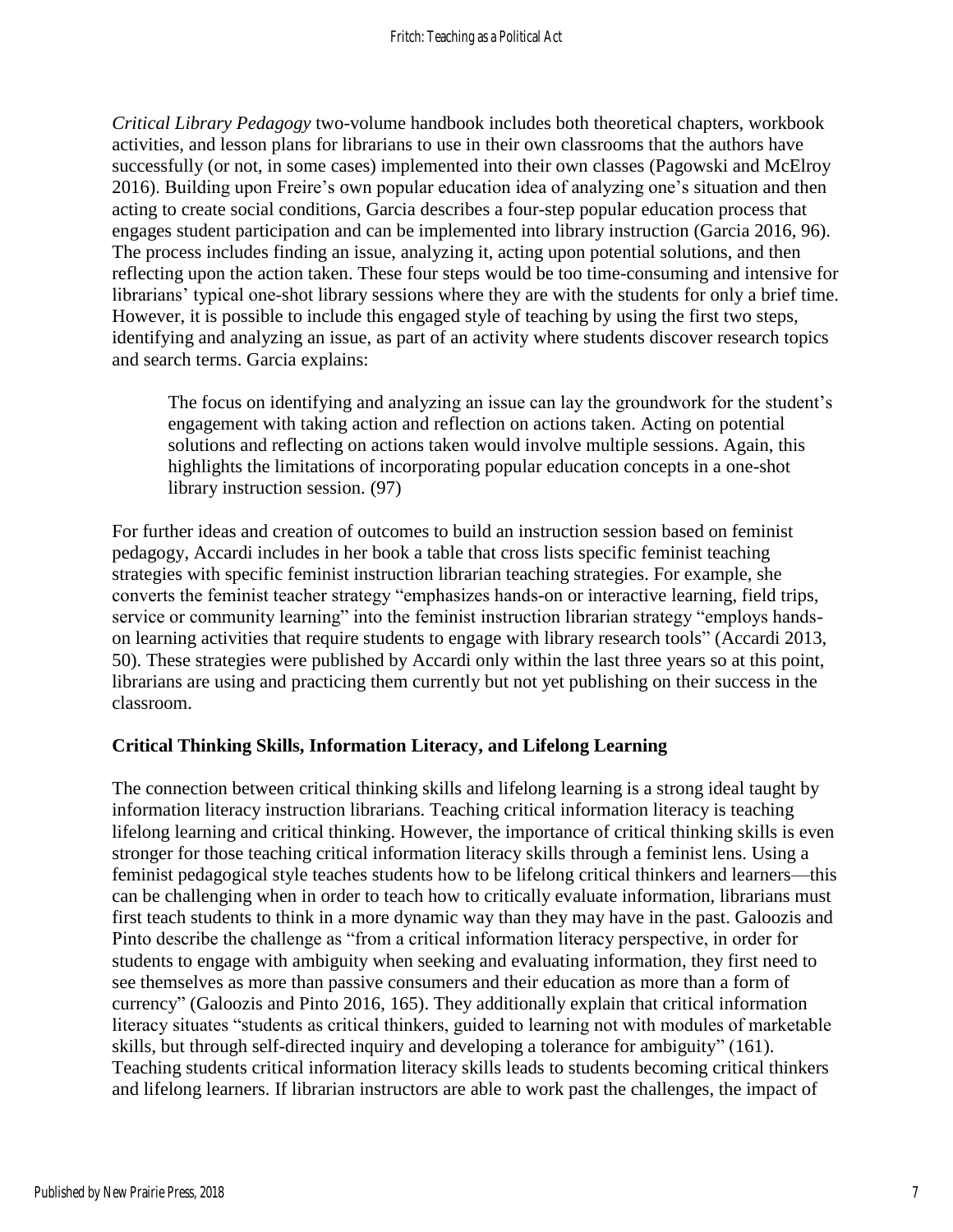these students entering the larger society will clearly be seen as they will now be active members who are able to make informed decisions. Or, as Accardi states, "critical thinkers [who] then become critical actors" and push for change in society (Accardi 2013, 57).

## **Teaching Critical Information Literacy as a Political Act**

Connected to the idea of teaching students to be lifelong critical thinkers and then using those skills to act in the society, is the idea of the library instruction as a political force. Teaching using a critical pedagogical framework is political as it is; teaching with it in library instruction is both radical and at the same time, directly obvious. First, Keer clearly defines the difference between teachers using critical pedagogical framework and those who do not:

Critical pedagogy is not just another approach to teaching, like active or team-based learning. It is a radical reconceptualization of the roles of both teacher and student in the creation of knowledge. Adopting critical pedagogy requires an acknowledgement that teaching is a political act. Teachers are not and can never be neutral or benign actors within education, and education is not a natural phenomenon but rather a process of enculturation that traditionally upholds an unequal social order. (Keer 2016, 67)

Carrying this idea of teaching as a political act, Accardi discusses her frustration with the national librarianship organization, the Association for College Research Libraries, and its continued promotion of "the idea that information literacy is some neutral, apolitical concept that exists outside of the culture and paradigm that produced it . . . is problematic to me. Of *course* information literacy is and should be politicized. So should the classroom, the library, and its institution" (Accardi 2013, 66). When examining how teaching information literacy is political and how only recently the governing bodies of academic librarianship are moving towards a positive change, Keer admits that at this point, it is not enough to actually promote critical pedagogical teaching. Using the *ACRL Information Literacy Framework* as a reference, and how it stresses problem posing and exploration-based learning, she identifies the "trope that objectivity and neutrality are hallmarks of the library profession persists and is incompatible with critical approach to information" (Keer 2016, 68). Critical information literacy instruction, critical pedagogy, teaching through a feminist lens, etc., are all avenues that support library instruction as a political act. At this time, it is not a wholly prevalent ideal in librarianship as evidenced by the continued claiming that librarianship is neutral by some librarians in leadership positions (69).

#### **Teaching Critical Information Literacy through Critical Feminist Engaged Pedagogy**

The above discussion of critical theories of race, feminism, library pedagogy, and information literacy leads to a conversation about the challenges to teaching critical information literacy through this critical feminist engaged pedagogical framework. As critical library pedagogy itself is only a recent shift in the field of librarianship, there are still many issues that librarians confront. Two general challenges that almost every librarian instructor meets are explained here. Mentioned previously a number of times, one of the hardest challenges to teaching through a feminist lens is the one-shot instruction session obstacle. Accardi describes this challenge: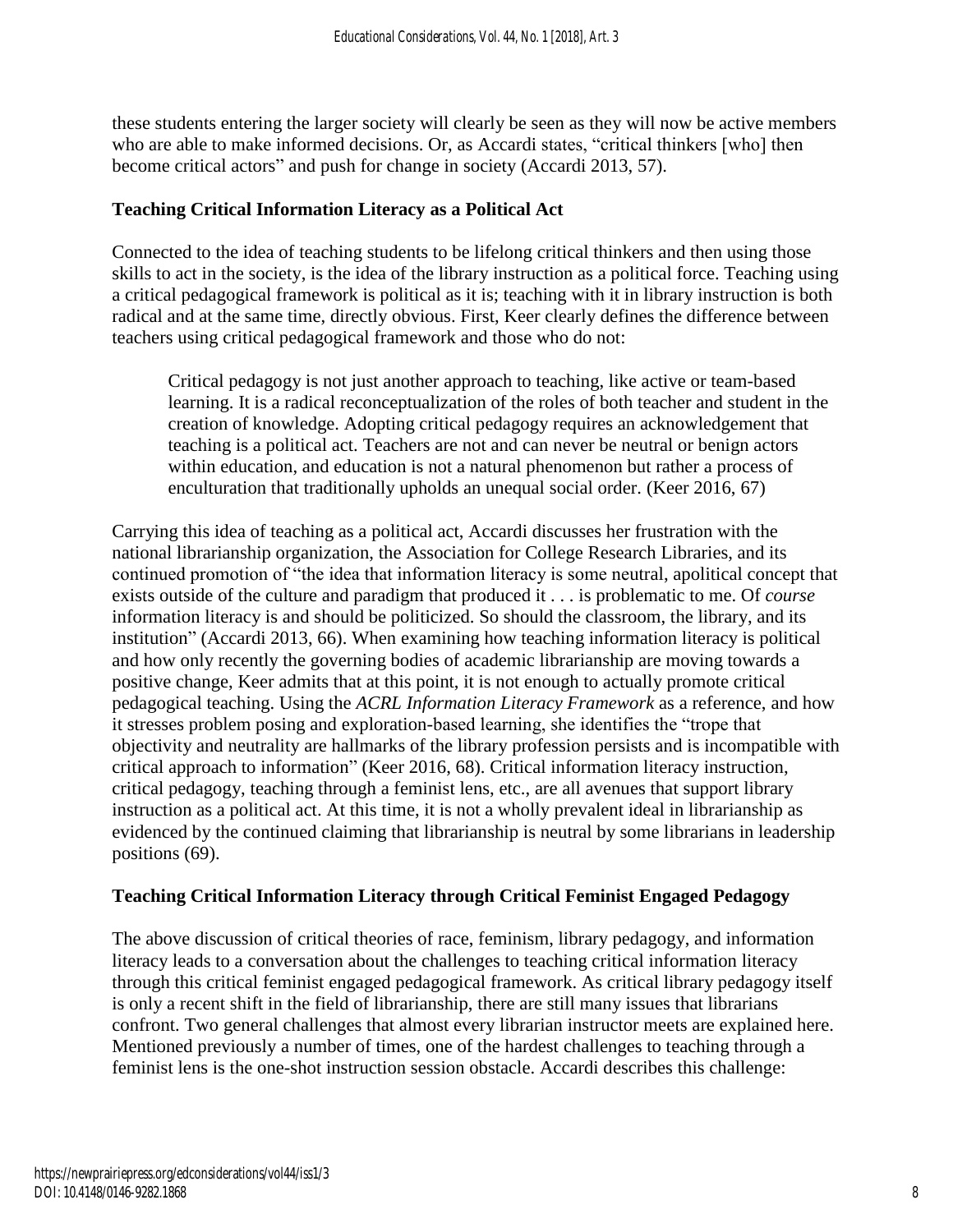And given that many instruction programs deliver instruction only in one-shot sessions, where serious relationship-building with students is nearly impossible, and where time constraints and the demands of learning outcomes often render it impractical to employ any creativity, imagination, or care in instructional approaches, the very structure and system upon which most library instruction programs are based almost sabotage feminist efforts from the start. (Accardi 2013, 69)

There are ways to overcome this obstacle; however, a couple were discussed previously. In addition, it is important not to be overwhelmed and have the "no" responses from faculty discourage continued efforts to make the changes. An additional challenge is that the librarian instructor is *not* the actual teacher of the students they are teaching—they are not the faculty assigning grades nor teacher of record. Therefore, "their ability to incorporate critical pedagogy into information literacy work is also largely contingent on the receptivity of the faculty members they collaborate with. Even if the librarian is fully invested in critical pedagogy, the classroom faculty may need to be convinced" (Keer 2016, 70). Working with the teachers of record to create instruction built upon a feminist, engaged pedagogy is not always easy and depending on their view of critical pedagogy in general, the teachers may be a complete obstacle for librarians. In this case, librarian instructors can use the method mentioned previously where at least the search term examples they use in class can be feminist based and critically chosen. Connected to the challenge of collaboration with faculty to incorporate critical information literacy into courses is that we must also convince the *students* to change their practices. Swanson states this challenge "lies with convincing our students by shifting the focus of critical pedagogy toward student belief about knowledge and worldview" (Swanson 2010, 266).

Overall, it is not a simple nor easy task to use critical feminist and engaged pedagogy in a library instruction classroom. In fact, at times it may seem overwhelming. Keer gives the following thought regarding this daunting task:

Since the larger project of rehabilitating democracy or reducing the neoliberal influence on higher education is outside of the scope of the average librarian's responsibilities, critical librarians will continue to encounter these and other philosophical and practical tensions as they endeavor to develop their praxis. (Keer 2016, 71)

Though not an optimistic outlook, Keer reminds librarian instructors of the challenges they will face in their political act of using engaged pedagogy in their classrooms, a critical feminist pedagogy that will provide opportunities for students to become critical thinkers, critical actors, lifelong learners, and people who are empowered to evaluate information. In other words, the challenge is worth it.

#### **Moving Forward**

Incorporating a feminist, engaged pedagogy into library instruction sessions can be challenging for librarians. Librarians are limited to only the power that the credit-bearing faculty member and the power the students *in* the class—give them. Some librarians are able to work with faculty to be embedded into courses, teaching students for multiple sessions in one semester, or can cocreate the course research assignments, ensuring that a critical feminist lens is being utilized.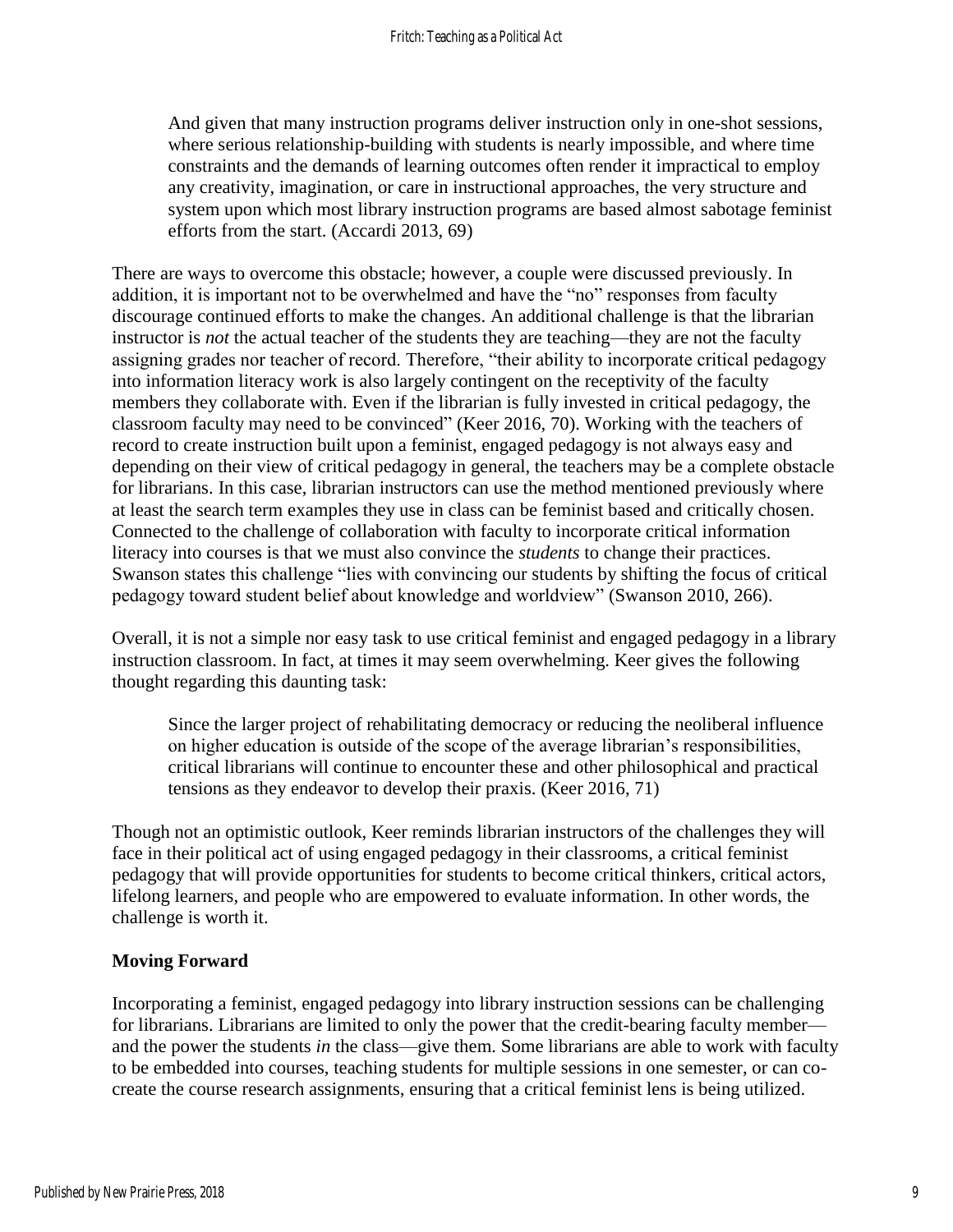However, most librarians are still forced to teach the one-shot library instruction sessions for most of the semester. In these cases, librarians have specific information literacy objectives to meet during their brief time with students. This is not to say that librarians cannot use feminist engaged pedagogy while teaching these sessions. Accardi explains that "just because my primary objectives in the classroom are information literacy learning outcomes does not mean that I cannot achieve these outcomes through a feminist lens. For instance, I might choose feministthemed, gender-related, or women-centered examples in database searching demonstrations" (Accardi 2013, 37).

Future work and research, including my own, focusing on feminist engaged pedagogy within library instruction will need to acknowledge that this method is not a new idea. Librarians may only recently be teaching more frequently with active learning, engaged pedagogy, critical information literacy, and focusing lifelong learning—but feminists, teachers-as-activists in the classroom, and radical librarians have been making waves and empowering students for decades. As a feminist researcher, librarian, and scholar, I am confident that my teaching with feminist engaged pedagogy and its impact on students will continue the path of library instruction transforming into a lifelong learning experience for our students.

#### **References**

- Accardi, Maria T. 2013. *Feminist Pedagogy for Library Instruction.* Sacramento, CA: Library Juice Press.
- Accardi, Maria T., Emily Drabinski, and Alana Kumbier. 2010. *Critical Library Instruction: Theories and Methods.* Duluth, MN: Library Juice Press.
- Berry, Theodorea R. 2009. "Women of Color in a Bilingual/Dialectal Dilemma: Critical Race Feminism Against a Curriculum of Oppression in Teacher Education." *International Journal of Qualitative Studies in Education* 40, no. 6: 745-753, http://dx.doi.org/10.1080/09518390903333913.
- Berry, Theodorea R. 2010. "Engaged Pedagogy and Critical Race Feminism." *Educational Foundations* 24, no. 3: 19-26.
- Childers-McKee, Cherese, and Kathy Hytten. 2015. "Critical Race Feminism and the Complex Challenges of Educational Reform." *Urban Review: Issues and Ideas in Public Education* 47, no. 3: 393-412. http://dx.doi.org/10.1007/s11256-015-0323-z.
- Crenshaw, Kimberlé W. 1991. "Mapping the Margins: Intersectionality, Identity Politics, and Violence Against Women of Color. (Women of Color at the Center: Selections from the Third National Conference on Women of Color and the Law)". *Stanford Law Review* 43, no. 6: 1241-1299. http://dx.doi.org/10.2307/1229039.
- Delgado, Richard. 1989. "Storytelling for Oppositionists and Others: A Plea for Narrative." *Michigan Law Review* 87, no. 8: 2411-2441. http://dx.doi.org/10.2307/1289308.
- Freire, Paulo. (1970) 2000. *Pedagogy of the Oppressed.* New York, NY: Herder and Herder. Reprint, New York, NY: Continuum. Citations refer to the 2000 edition.
- Garcia, Kenny. 2016. "Finding and Analyzing Information for Action and Reflection: Possibilities and Limitations of Popular Education in One-Shot Library Instruction." In *Critical Library Pedagogy Handbook*, edited by Nicole Pagowsky and Kelly McElroy, 93-100. Chicago, IL: Association of College and Research Libraries.